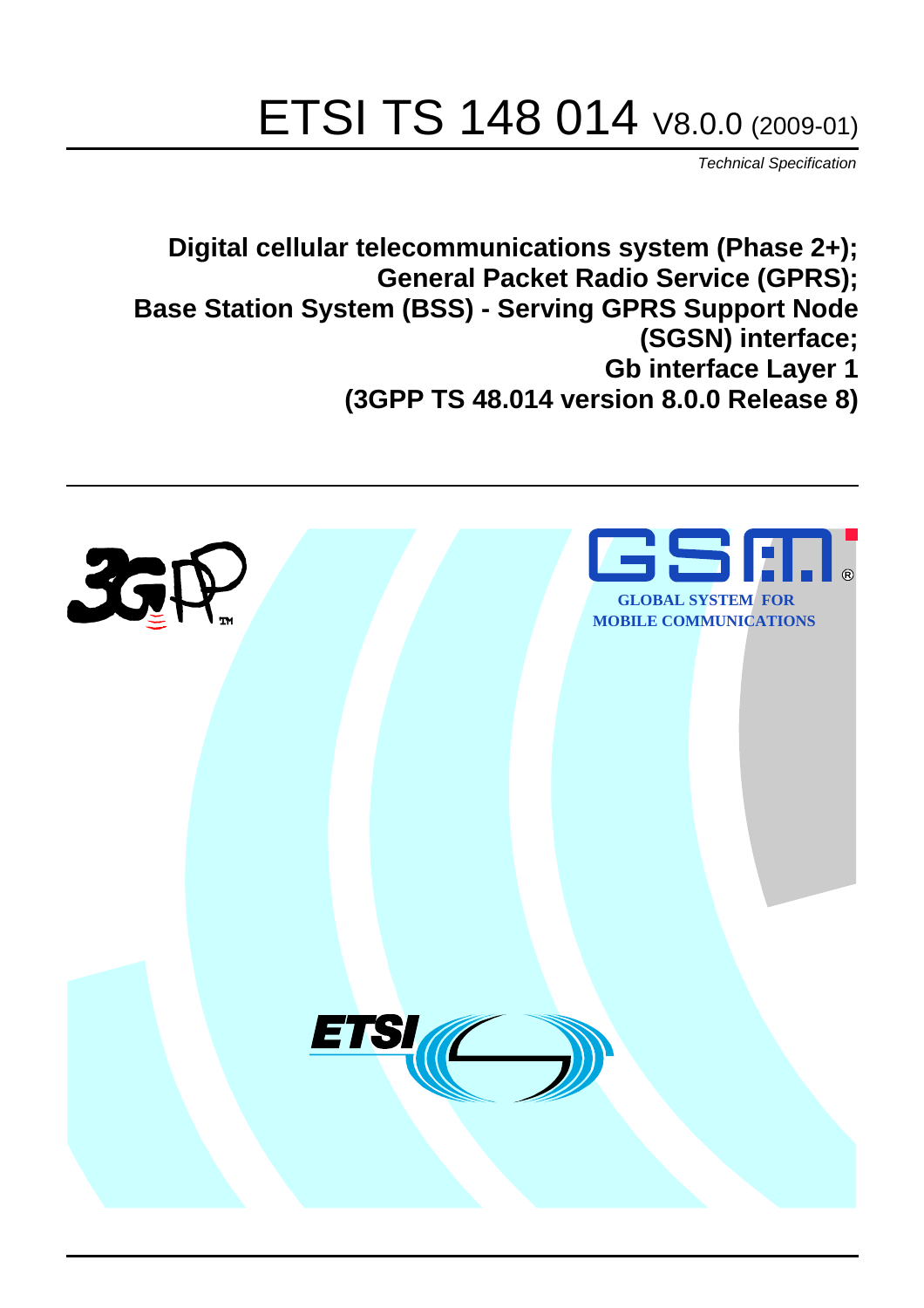Reference RTS/TSGG-0248014v800

> Keywords GSM

#### *ETSI*

#### 650 Route des Lucioles F-06921 Sophia Antipolis Cedex - FRANCE

Tel.: +33 4 92 94 42 00 Fax: +33 4 93 65 47 16

Siret N° 348 623 562 00017 - NAF 742 C Association à but non lucratif enregistrée à la Sous-Préfecture de Grasse (06) N° 7803/88

#### *Important notice*

Individual copies of the present document can be downloaded from: [http://www.etsi.org](http://www.etsi.org/)

The present document may be made available in more than one electronic version or in print. In any case of existing or perceived difference in contents between such versions, the reference version is the Portable Document Format (PDF). In case of dispute, the reference shall be the printing on ETSI printers of the PDF version kept on a specific network drive within ETSI Secretariat.

Users of the present document should be aware that the document may be subject to revision or change of status. Information on the current status of this and other ETSI documents is available at <http://portal.etsi.org/tb/status/status.asp>

If you find errors in the present document, please send your comment to one of the following services: [http://portal.etsi.org/chaircor/ETSI\\_support.asp](http://portal.etsi.org/chaircor/ETSI_support.asp)

#### *Copyright Notification*

No part may be reproduced except as authorized by written permission. The copyright and the foregoing restriction extend to reproduction in all media.

> © European Telecommunications Standards Institute 2009. All rights reserved.

**DECT**TM, **PLUGTESTS**TM, **UMTS**TM, **TIPHON**TM, the TIPHON logo and the ETSI logo are Trade Marks of ETSI registered for the benefit of its Members.

**3GPP**TM is a Trade Mark of ETSI registered for the benefit of its Members and of the 3GPP Organizational Partners. **LTE**™ is a Trade Mark of ETSI currently being registered

for the benefit of its Members and of the 3GPP Organizational Partners.

**GSM**® and the GSM logo are Trade Marks registered and owned by the GSM Association.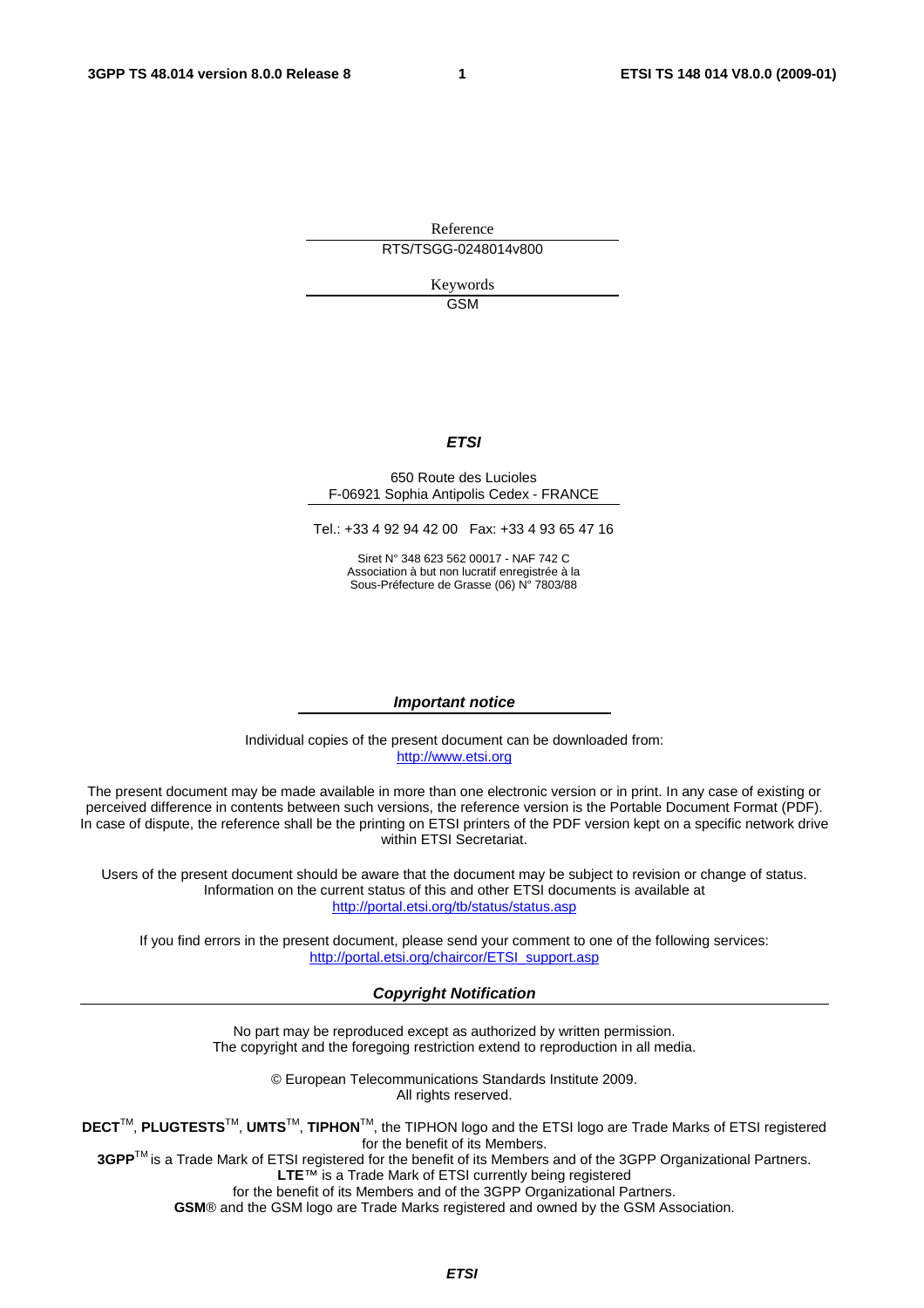# Intellectual Property Rights

IPRs essential or potentially essential to the present document may have been declared to ETSI. The information pertaining to these essential IPRs, if any, is publicly available for **ETSI members and non-members**, and can be found in ETSI SR 000 314: *"Intellectual Property Rights (IPRs); Essential, or potentially Essential, IPRs notified to ETSI in respect of ETSI standards"*, which is available from the ETSI Secretariat. Latest updates are available on the ETSI Web server ([http://webapp.etsi.org/IPR/home.asp\)](http://webapp.etsi.org/IPR/home.asp).

Pursuant to the ETSI IPR Policy, no investigation, including IPR searches, has been carried out by ETSI. No guarantee can be given as to the existence of other IPRs not referenced in ETSI SR 000 314 (or the updates on the ETSI Web server) which are, or may be, or may become, essential to the present document.

## Foreword

This Technical Specification (TS) has been produced by ETSI 3rd Generation Partnership Project (3GPP).

The present document may refer to technical specifications or reports using their 3GPP identities, UMTS identities or GSM identities. These should be interpreted as being references to the corresponding ETSI deliverables.

The cross reference between GSM, UMTS, 3GPP and ETSI identities can be found under [http://webapp.etsi.org/key/queryform.asp.](http://webapp.etsi.org/key/queryform.asp)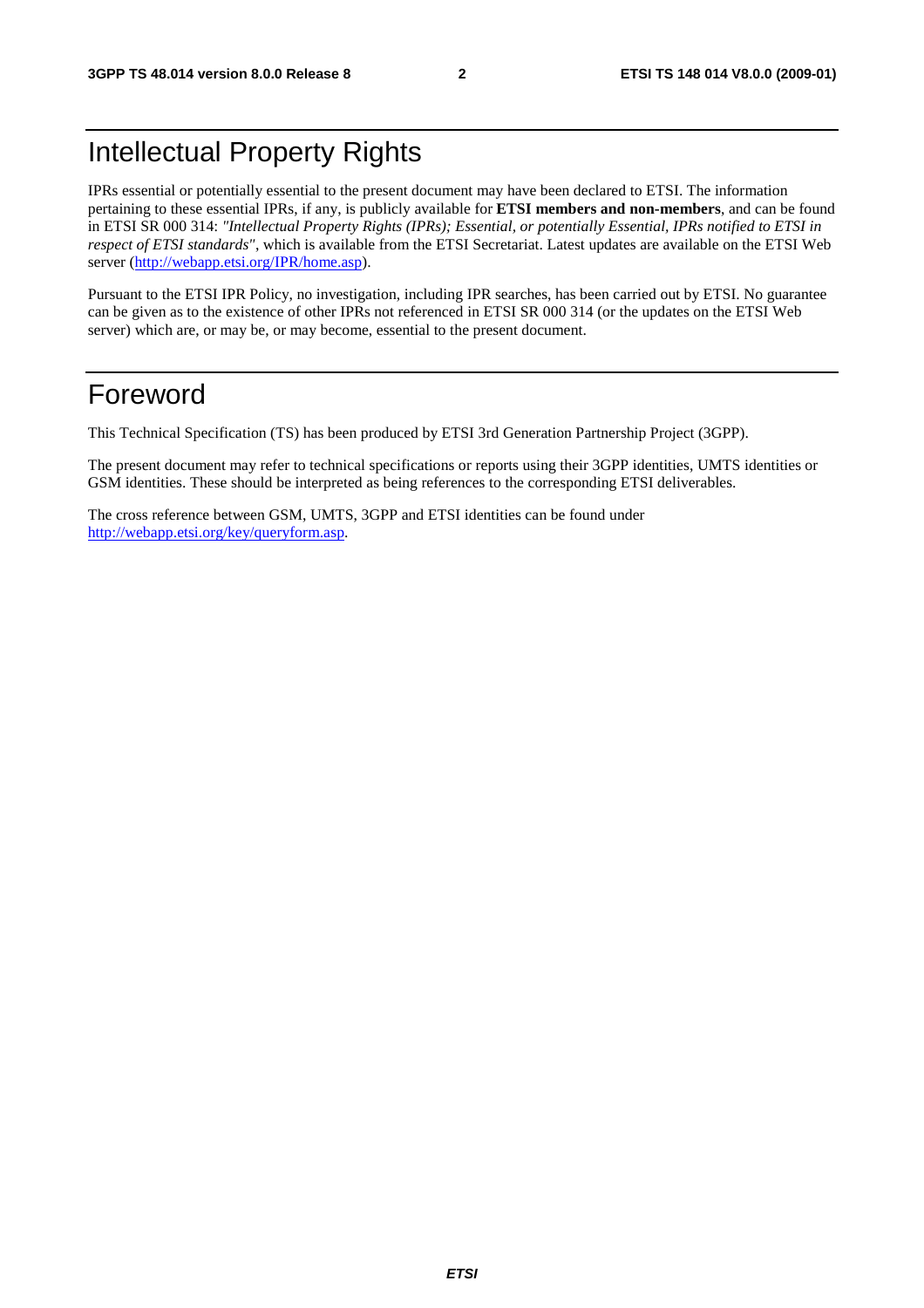$\mathbf{3}$ 

# Contents

| -1                            |  |  |  |  |  |
|-------------------------------|--|--|--|--|--|
| $\overline{2}$                |  |  |  |  |  |
| 3                             |  |  |  |  |  |
| $\overline{4}$                |  |  |  |  |  |
| 4.1                           |  |  |  |  |  |
| 4.2                           |  |  |  |  |  |
| 5                             |  |  |  |  |  |
| 5.1                           |  |  |  |  |  |
| 5.2                           |  |  |  |  |  |
| 5.3                           |  |  |  |  |  |
| 5.4                           |  |  |  |  |  |
| <b>Annex A (informative):</b> |  |  |  |  |  |
|                               |  |  |  |  |  |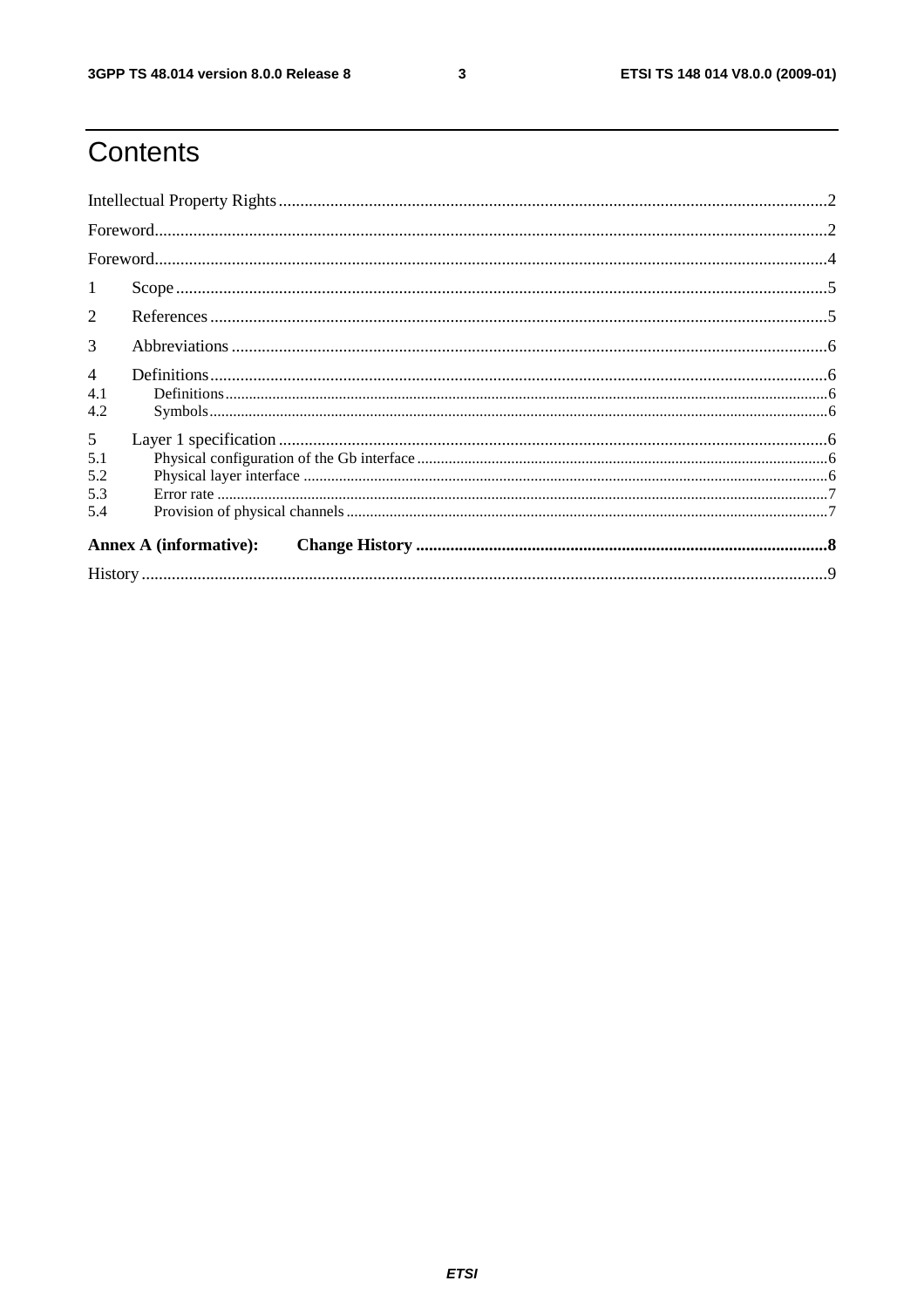# Foreword

This Technical Specification has been produced by the 3<sup>rd</sup> Generation Partnership Project (3GPP).

The contents of the present document are subject to continuing work within the TSG and may change following formal TSG approval. Should the TSG modify the contents of the present document, it will be re-released by the TSG with an identifying change of release date and an increase in version number as follows:

Version x.y.z

where:

- x the first digit:
	- 1 presented to TSG for information;
	- 2 presented to TSG for approval;
	- 3 or greater indicates TSG approved document under change control.
- y the second digit is incremented for all changes of substance, i.e. technical enhancements, corrections, updates, etc.
- z the third digit is incremented when editorial only changes have been incorporated in the document.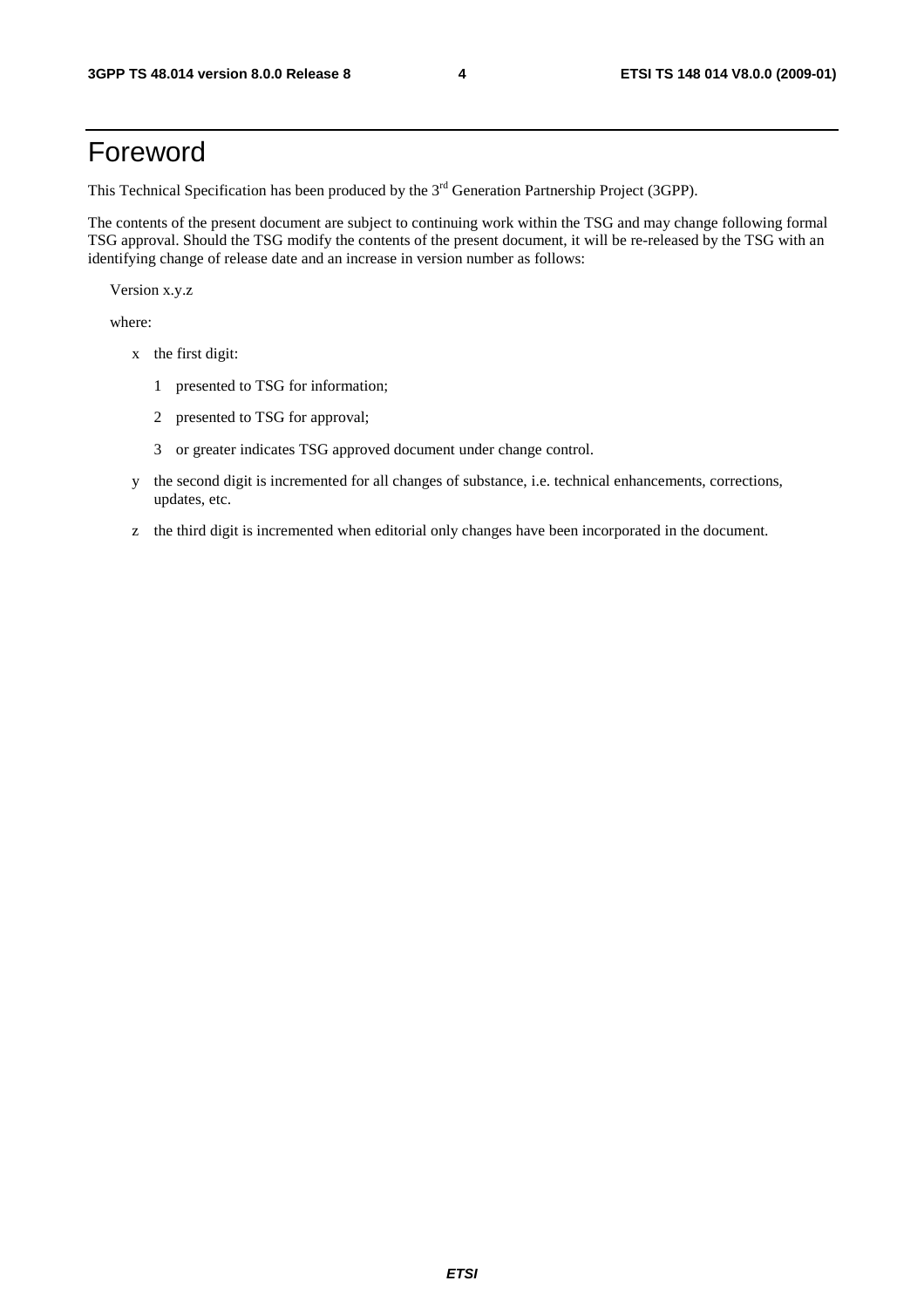## 1 Scope

The present document specifies the physical layer on the Base Station System (BSS) to Serving GPRS Support Node (SGSN) interface (Gb interface) and references layer 1 standards to be used on this interface.

The protocol stack on the Gb interface is defined in the stage 2 3GPP TS 23.060.

# 2 References

The following documents contain provisions which, through reference in this text, constitute provisions of the present document.

- References are either specific (identified by date of publication, edition number, version number, etc.) or non-specific.
- For a specific reference, subsequent revisions do not apply.
- For a non-specific reference, the latest version applies. In the case of a reference to a 3GPP document (including a GSM document), a non-specific reference implicitly refers to the latest version of that document *in the same Release as the present document*.
- [1] 3GPP TR 21.905: "Vocabulary for 3GPP Specifications".
- [2] 3GPP TS 22.060: "General Packet Radio Service (GPRS); Service description; Stage 1".
- [3] 3GPP TS 23.060: "General Packet Radio Service (GPRS); Service description; Stage 2".
- [4] 3GPP TS 48.004: "Base Station System Mobile-services Switching Centre (BSS-MSC) interface; Layer 1 specification".
- [5] FRF.1.2 (July 2000): "User-to-Network Interface (UNI) Implementation Agreement".
- [6] ITU-T Recommendation G.704 (Blue Book): "Synchronous frame structures used at 1 544, 6 312, 2 048, 8 488 and 44 736 kbit/s hierarchical levels".
- [7] ANSI T1.403-1999: "Network and Customer Installation Interfaces DS1 Electrical Interface".
- [8] Bellcore TR-NWT-001203 Issue 2 (December 1992): "Generic Requirements for the Switched DS1/Switched Fractional DS1 Service Capability From an ISDN Interface (SWF-DS1/ISDN)".
- [9] ITU-T Recommendation V.35: "Data transmission at 48 kilobits per second using 60-108 kHz group band circuits".
- [10] ITU-T Recommendation G.703: "Physical/electrical characteristics of hierarchical digital interfaces".
- [11] ITU-T Recommendation X.21: "Interface between Data Terminal Equipment and Data Circuit-terminating Equipment for synchronous operation on public data networks".
- [12] TIA/EIA-530-A: "High Speed 25-Position Interface for Data Terminal Equipment and Data Circuit-Terminating Equipment, Including Alternative 26-Position Connector (ANSI/TIA/EIA-530-A-92) (R98)".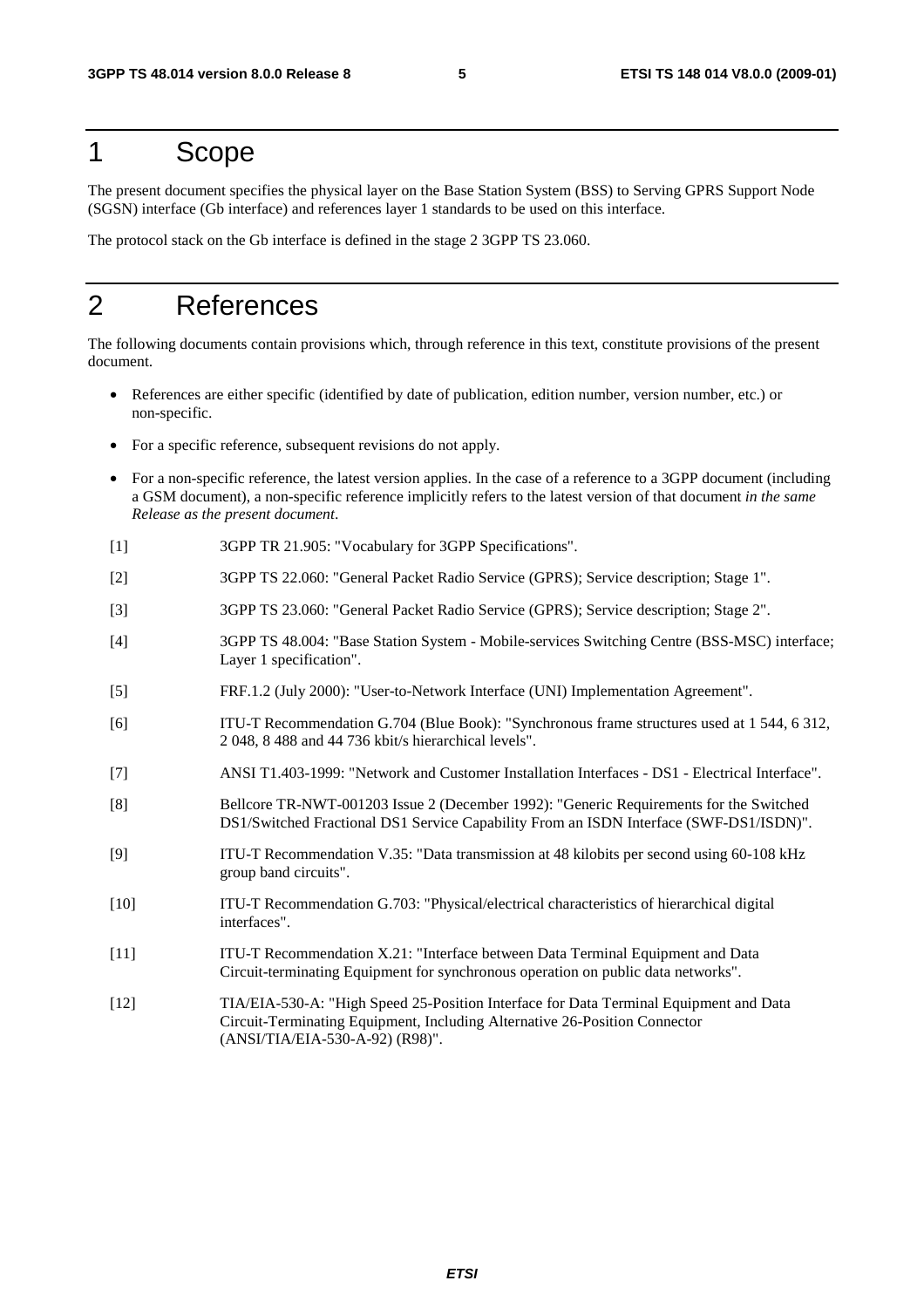# 3 Abbreviations

For the purposes of the present document, the abbreviations given in 3GPP TR 21.905 and 3GPP TS 23.060, and the following apply:

| <b>DCE</b> | Data Circuit-terminating Equipment |
|------------|------------------------------------|
| <b>DTE</b> | Data Terminal Equipment            |
| <b>FRF</b> | Frame Relay Forum                  |

# 4 Definitions

#### 4.1 Definitions

For the purposes of the present document, the terms and definitions given in 3GPP TS 22.060 and the following apply:

**E1:** a four wire symmetrical digital transmission path carrying PCM signal at 2 048 kbit/s.

**T1:** a four wire symetrical digital transmission path carrying PCM signal at 1 544 kbit/s.

### 4.2 Symbols

For the purposes of the present document, the symbols given in 3GPP TS 23.060 apply.

# 5 Layer 1 specification

Since Frame Relay shall be used on the Gb interface for phase 1 of GPRS, see 3GPP TS 23.060, the present document refers to "The Frame Relay Forum User-to-Network Implementation Agreement (UNI)" which recommends physical layer interfaces to be used in conjunction with Frame Relay.

### 5.1 Physical configuration of the Gb interface

The detailed physical configuration of the Gb interface is subject to negociation between operators and equipment providers and is out of the scope of the present document.

EXAMPLE: Point-to-point physical lines or an intermediate Frame Relay network may be used. In the latter case, the two ends of the Gb interface may use different types of physical interfaces.

### 5.2 Physical layer interface

Each of the physical layer of the Gb interface shall conform to one of the following FRF 1.2 clauses. This does not mean that each BSS and SGSN equipment has to support all of these physical interfaces, it means that the supported physical interfaces shall be compliant with the corresponding clause of FRF 1.2.

- a) clause 2.1.1: ANSI T1.403.
- b) clause 2.1.2: V.35, physical circuit and DTE/DCE interface clauses.
- c) clause 2.1.3: G.703.
- d) clause 2.1.4: G.704.
- e) clause 2.1.5: X.21.
- f) clause 2.1.6: TIA/EIA-530-A.
- g) clause 2.1.7: HSSI.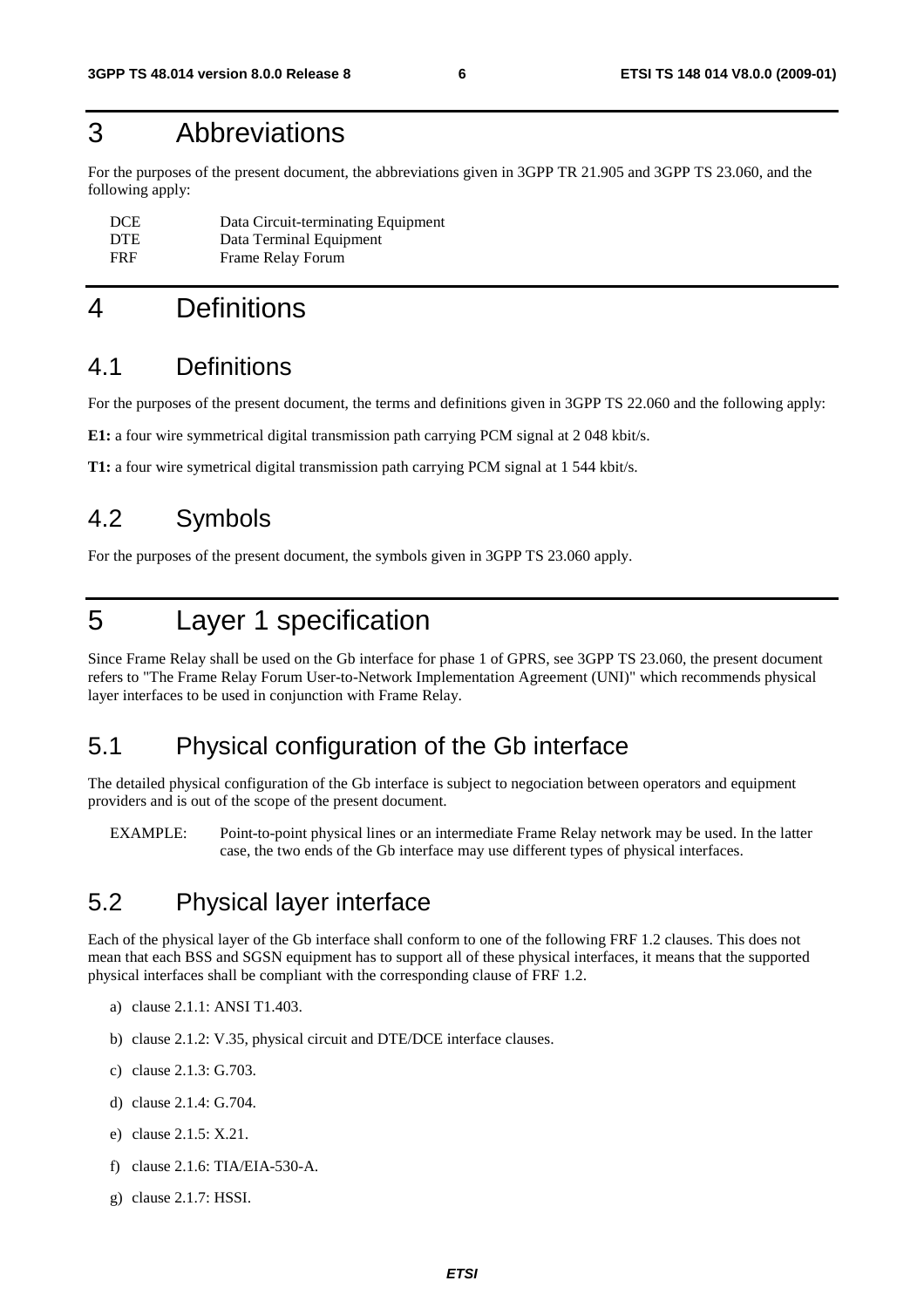The Gb interface may be multiplexed with the A interface on the same E1 (2048 kbit/s), or T1 (1544 kbit/s) digital path. In case of E1 interface, ITU-T Recommendation G.704 shall be applied according to FRF 1.2 and 3GPP TS 48.004 as appropriate, and in case of T1 interface ANSI T1.403 shall be applied according to FRF 1.1 and 3GPP TS 48.004 as appropriate.

In the case where multiple 64 kbit/s channels are used on an E1 (2048 kbit/s), digital path on the Gb interface, it is recommended to aggregate them into one nx64 kbit/s channel, see ITU-T Recommendation G.704, clause 5 and included clauses. In case where multiple 64 kbit/s channels are used on a T1 (1 544 kbit/s) digital path on the Gb interface, it is recommended to aggregate them into  $nx64kbit/s$  (where  $2 \le n \le 24$ ) channel, see Bellcore TR-NWT-1203. This approach optimises the use of the available bandwidth by taking advantage of the statistical multiplexing at the upper layer. However, this approach requires that no slipping occurs between individual 64 kbit/s channels e.g. when passing through intermediate equipment between BSS and SGSN.

#### 5.3 Error rate

The error rate experienced at the physical layer between the BSS and the SGSN shall be compatible with the operation of the upper layers.

### 5.4 Provision of physical channels

The physical channels on the Gb interface shall be permanently reserved by means of administrative procedures.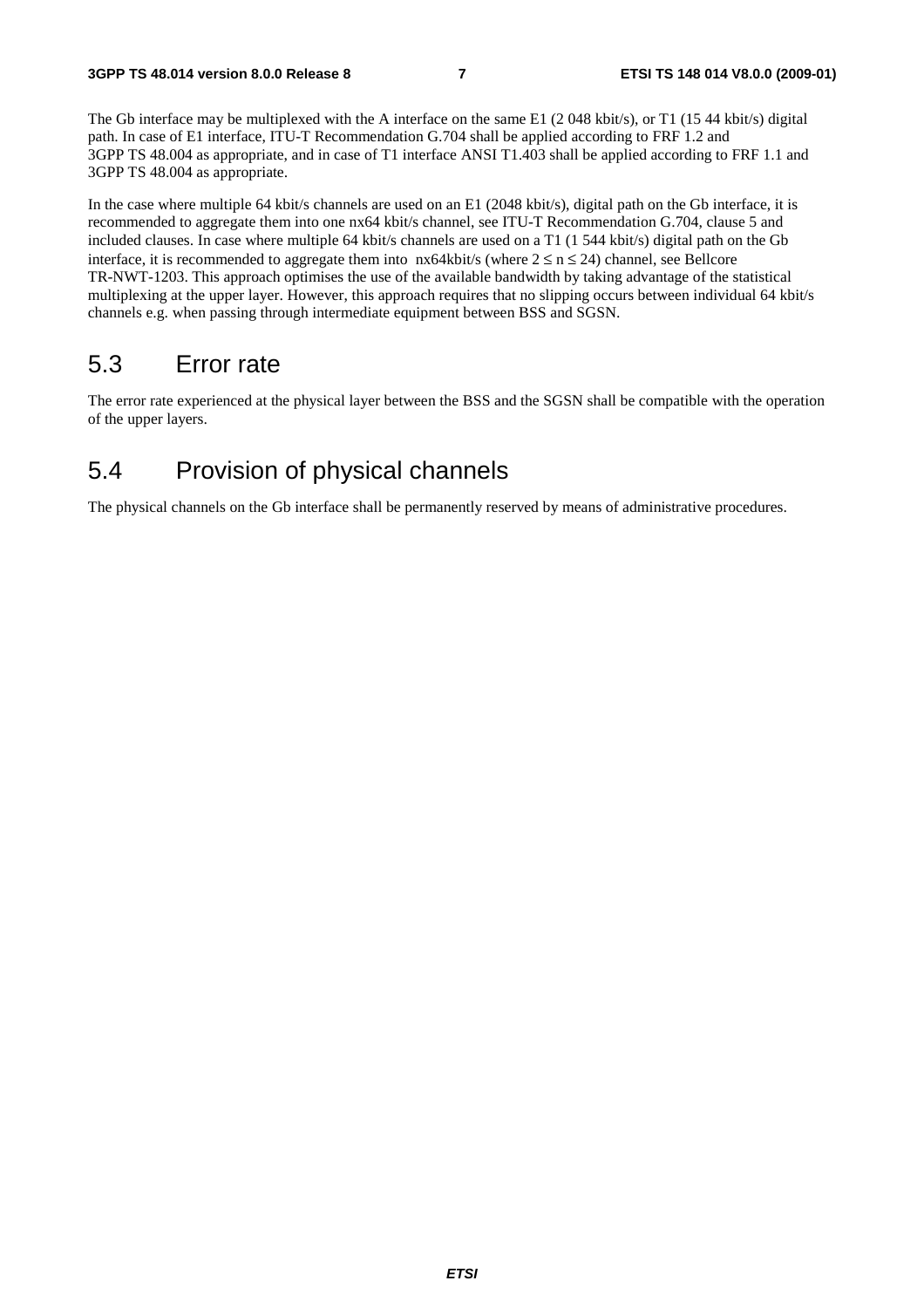# Annex A (informative): Change History

| TSG#     | TSG Doc. | <b>CR</b> | Rev | <b>Subject/Comment</b>                | New   |
|----------|----------|-----------|-----|---------------------------------------|-------|
| Dec 2008 |          |           |     | Rel-8 version created based on y7.0.0 | 0.v.u |